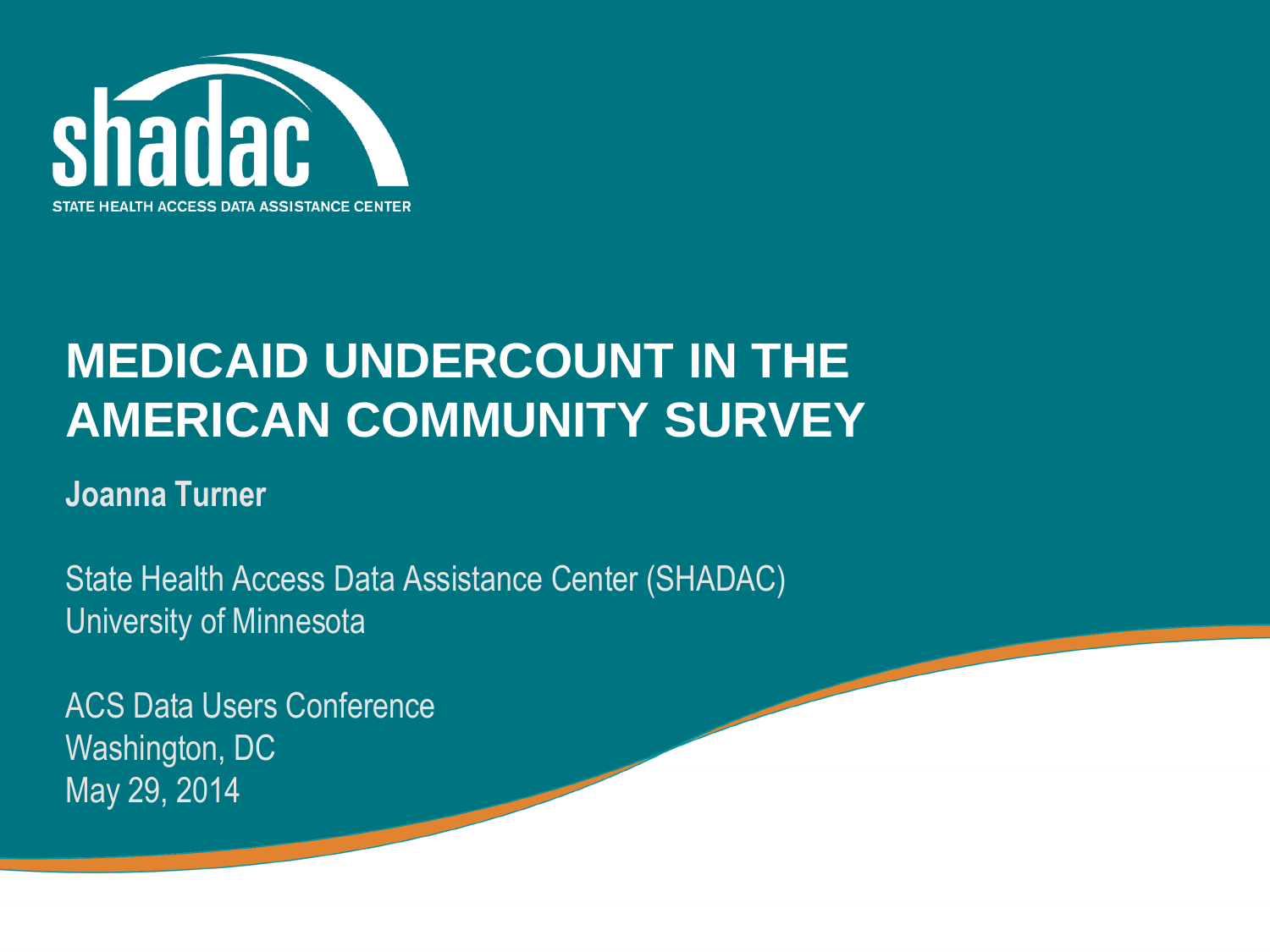# Acknowledgments

- Funding for this work is supported by the U.S. Census Bureau
- Fourth level • Collaborators:
	- Brett O'Hara (Census Bureau)
	- Kathleen Call, Michel Boudreaux, Brett Fried (SHADAC)

2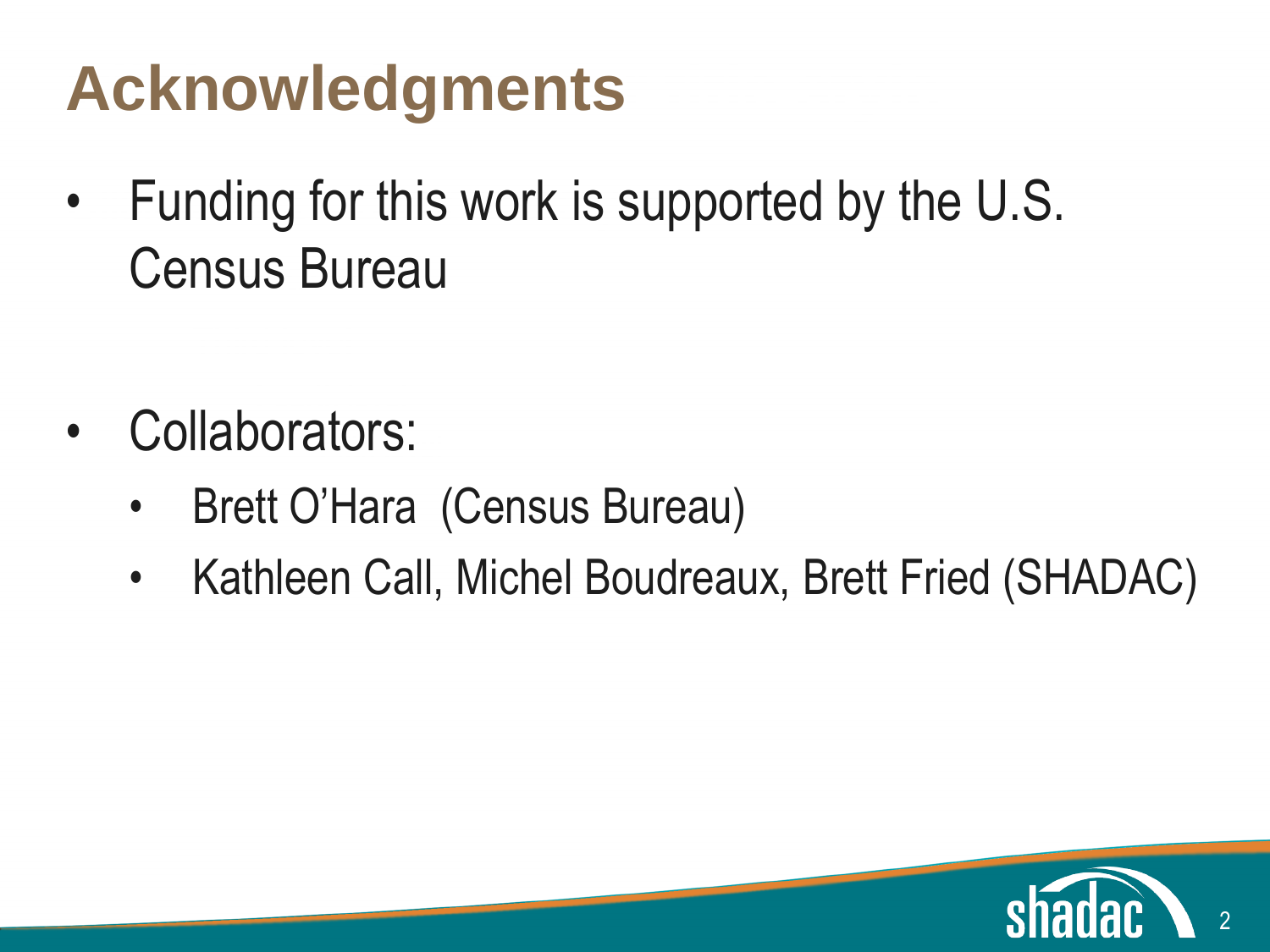# **COLIGER STACKGROUNDEN STACKGROUNDEN STACKGROUNDEN STACKGROUNDEN STACKGROUNDEN STACKGROUNDEN STACKGROUNDEN STACKGROUNDEN STACKGROUNDEN STACKGROUNDEN STACKGROUNDEN STACKGROUNDEN**

- Administrative data on public assistance programs are not Sunicient for sufficient for policy making
	- INUL LIITIEIY • Not timely
	- No population denominator
	- Incomplete or lower quality covariates
- Population surveys fill these gaps
	- Yet they universally undercount public program enrollment described in administrative data
		- Food stamps, public housing, TANF (Lewis, Elwood, and Czajka 1998; Meyer, 2003)
		- Medicaid (Call et al 2008, 2012)

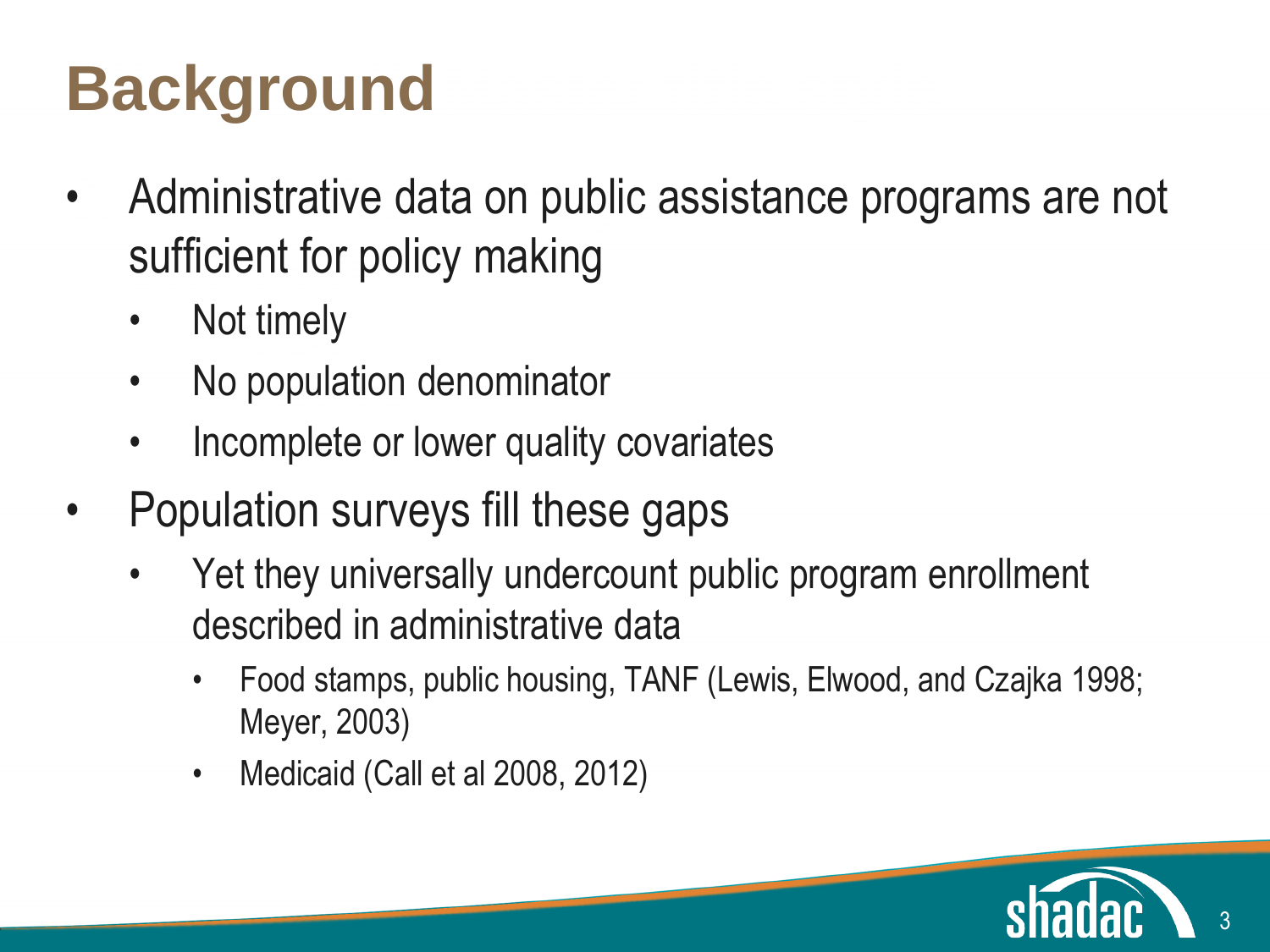# **Previous research**

- SINAUU PHASES I-VI (2007) • SNACC Phases I-VI (2007-2010)
	- $\cdot$  CPS (CT) • CPS (CY 2005) implied undercount of 40.8%
	- NHIS (CY 2002) implied undercount of 33.5%
- O'Hara (2009)
	- $\frac{f}{\sqrt{2}}$ • ACS Content Test (CY 2006) implied undercount of 34.4% for the non-elderly
- Turner & Boudreaux (2010)
	- 2008 ACS produces coverage estimates similar to other population surveys (e.g. 2008 NHIS)

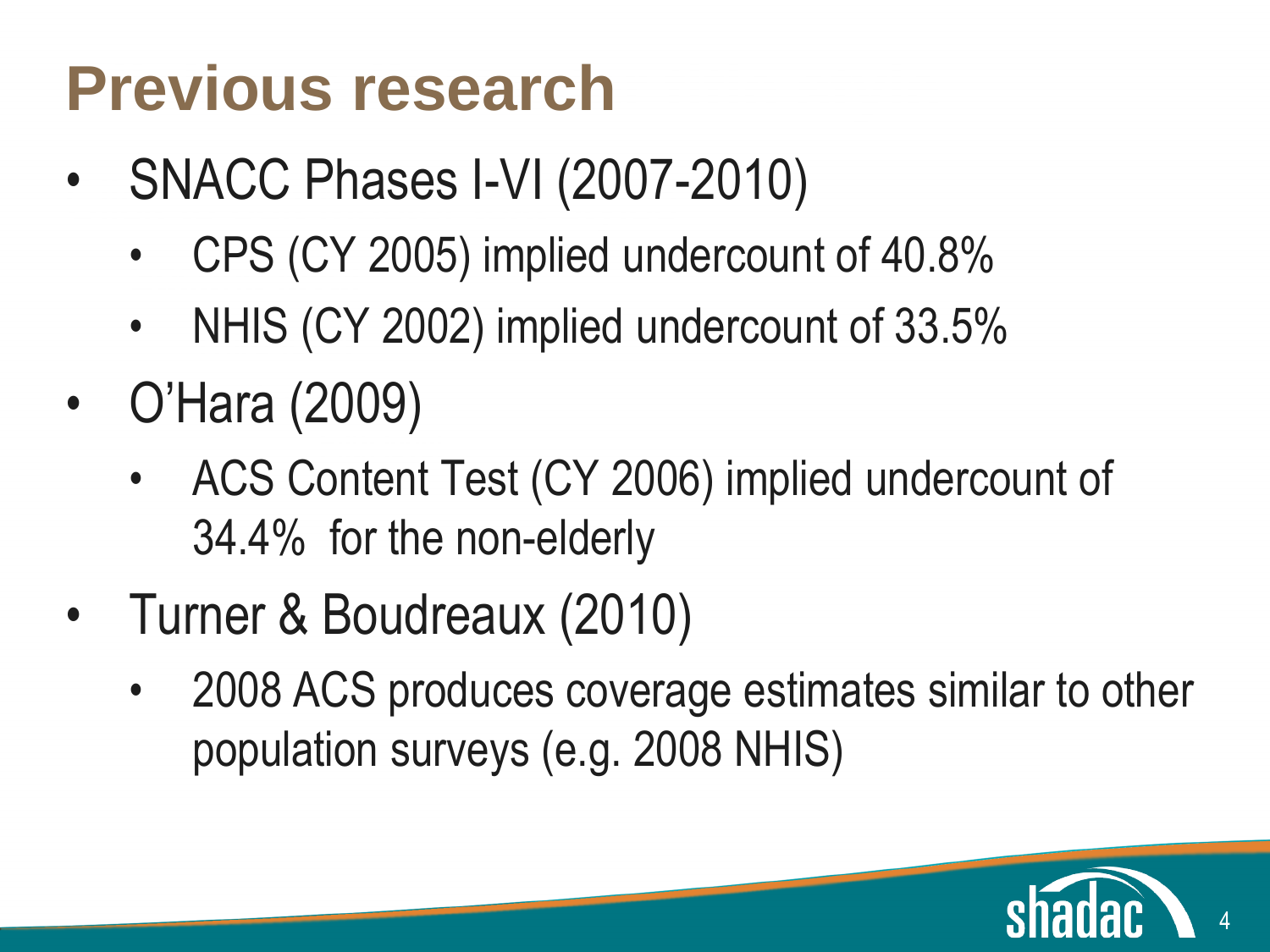# **Research focus**

- Collaboration between Census Bureau and SHADAC to extend previous Medicaid undercount research to the American Community Survey (ACS)
- $h \circ f h \circ f$ File oc • Describe the concordance of Medicaid reporting in the ACS and enrollment data in administrative records

5

• Bias to uninsurance estimates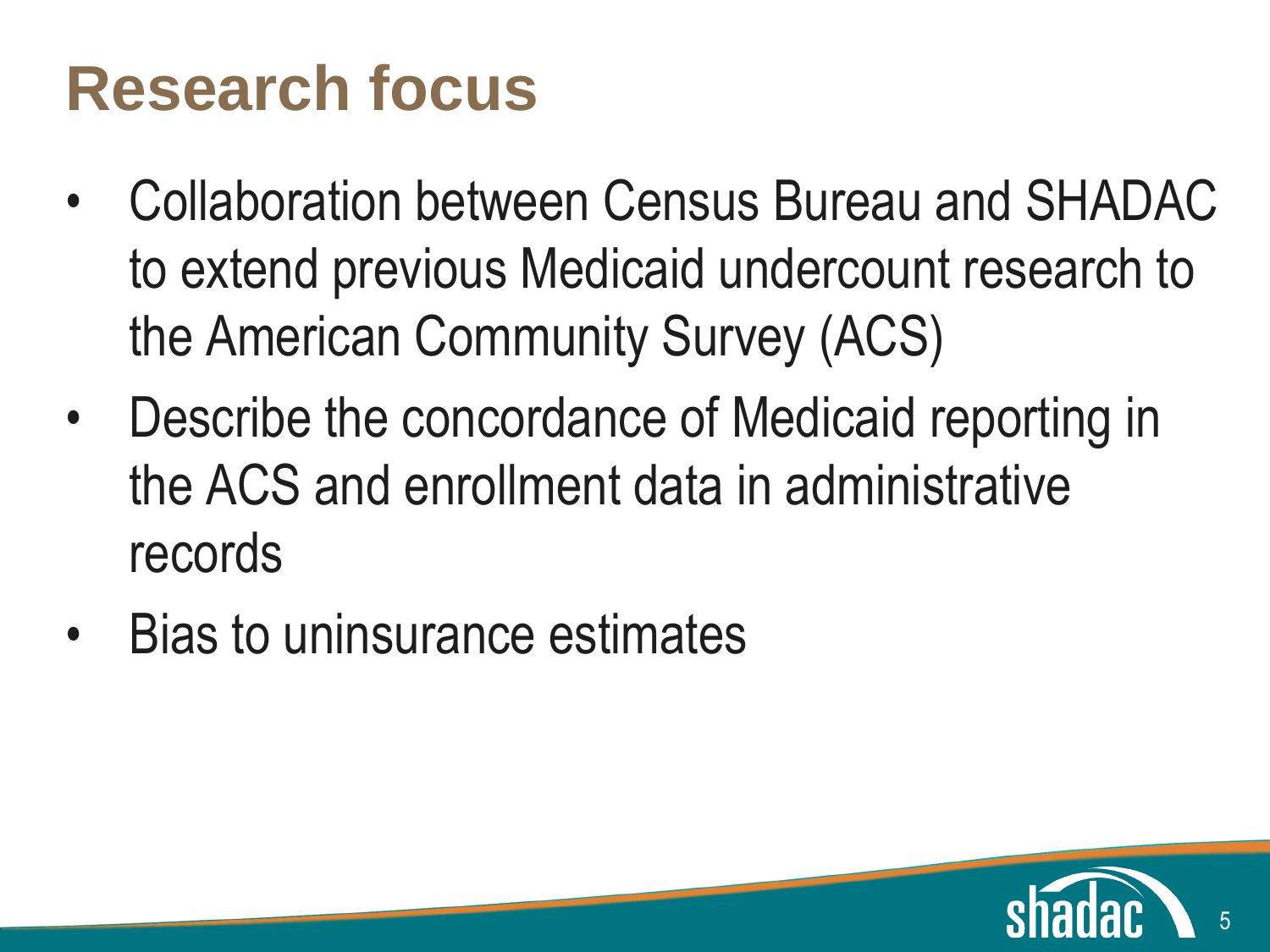#### **Data source: American Community** Curvey (ACC) **Survey (ACS)**

- $\overline{\mathbf{S}}$  set  $\overline{\mathbf{S}}$  and  $\overline{\mathbf{S}}$  $\frac{1}{2}$ the MN Census Research Data Center located at the University of Minnesota • Using the "internal" version of the ACS, available at
	- <http://mnrdc.umn.edu/>
- Added health insurance question in 2008; one simple multi-part question

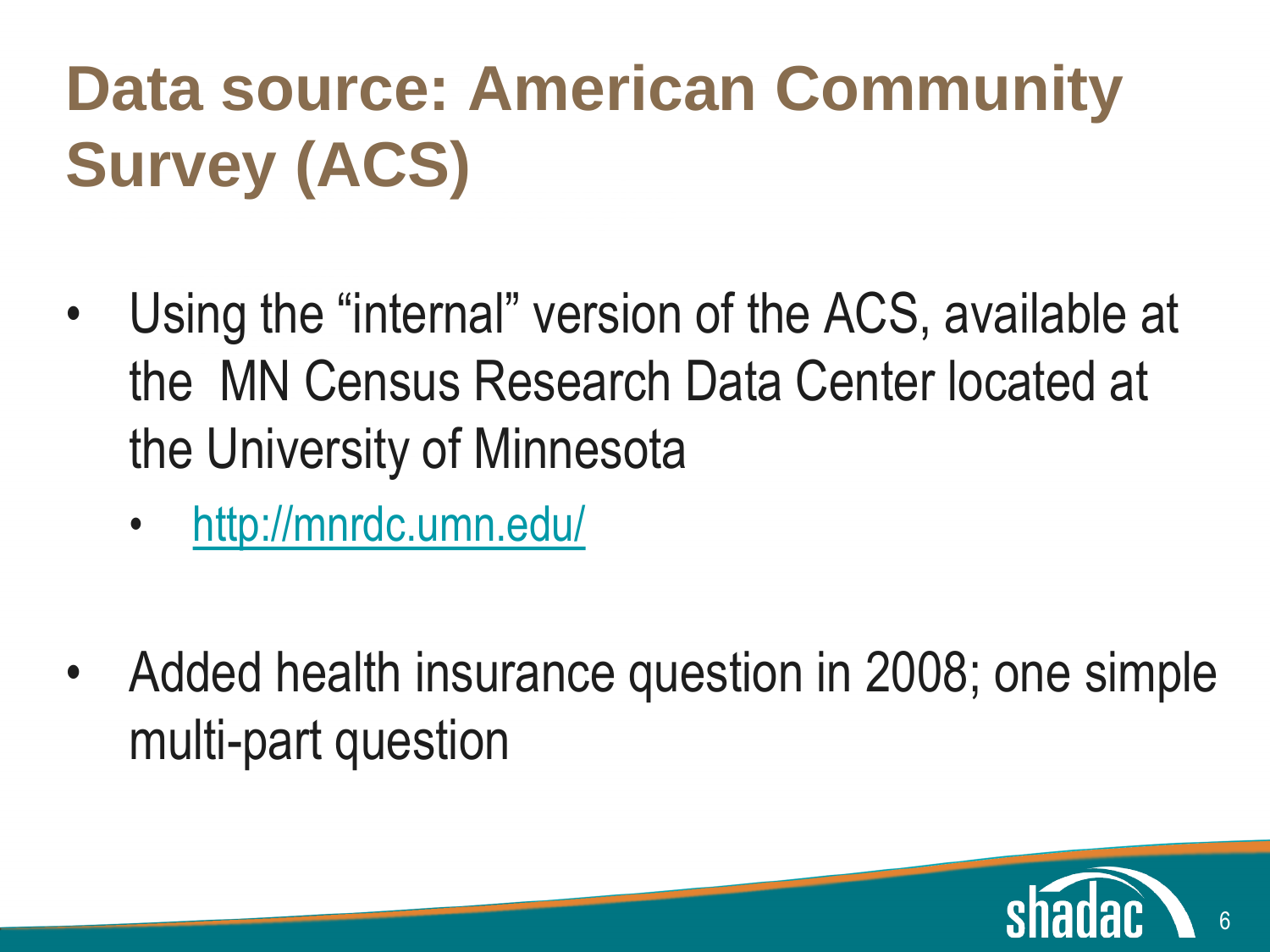### ACS health insurance question part "d"

section the narge  $\sim$  $\cdot$ g $\cdot$ ypo coverage plans? "Is this person CURRENTLY covered by any of the following types of health insurance or health

d. Medicaid, Medical Assistance, or any kind of governmentassistance plan for those with low incomes or a disability?"

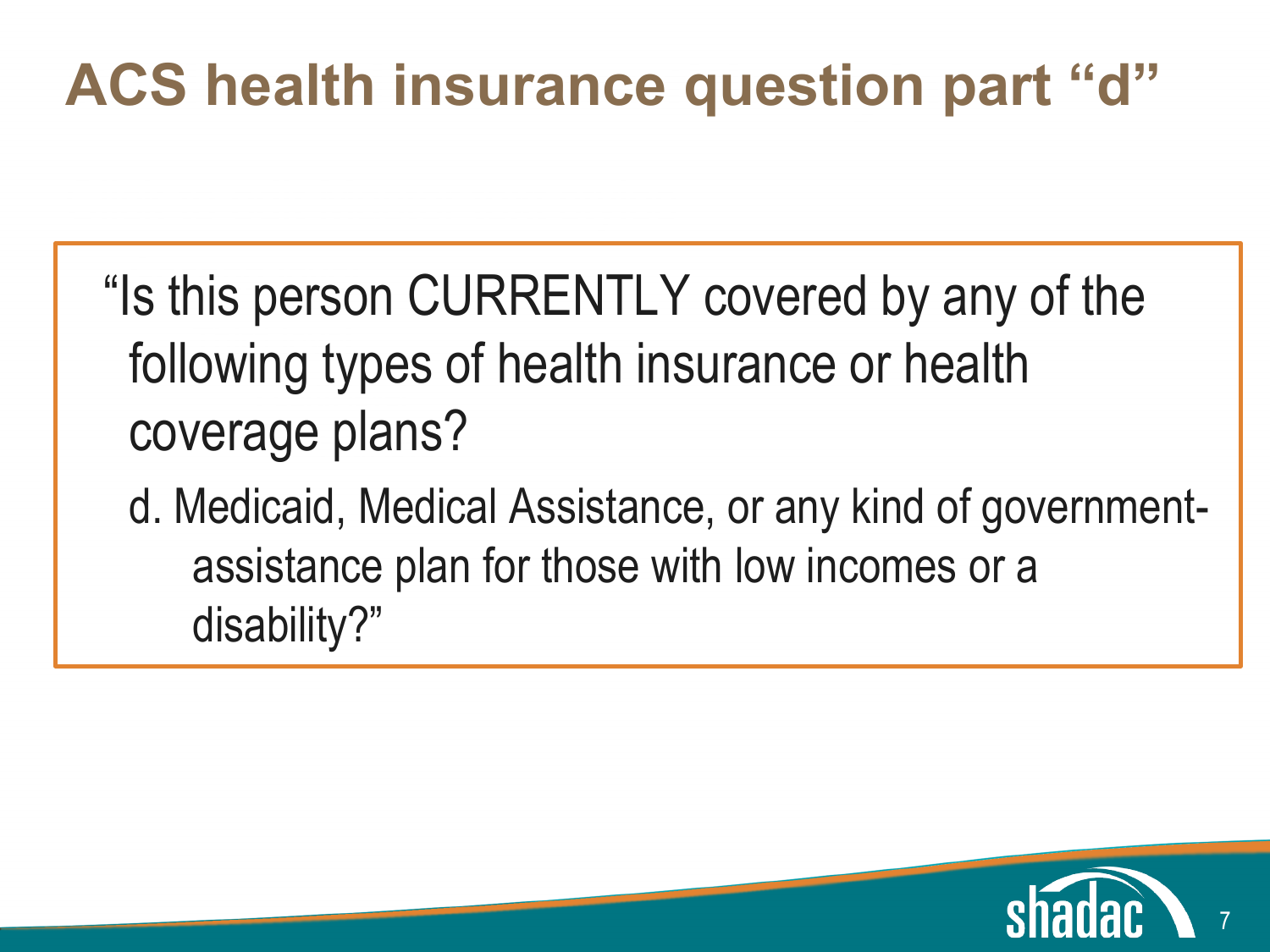#### **Data source: Medicaid Statistical** Click to the Click to the Master text styles in the Click to the Click the Click to the Click the Click to the<br>The Click to the Click the Click to the Click to the Click to the Click the Click to the Click the Click to th **Information System (MSIS)**

- INCOIOCIO CI • Medicaid enrollment records
- Longitudinal database of enrollment
	- Records originate in the states and are reported to the federal government
	- Includes regular Medicaid and Expansion CHIP
	- Tracks all levels of enrollment (e.g., emergency & dental)

8

Not a perfect gold standard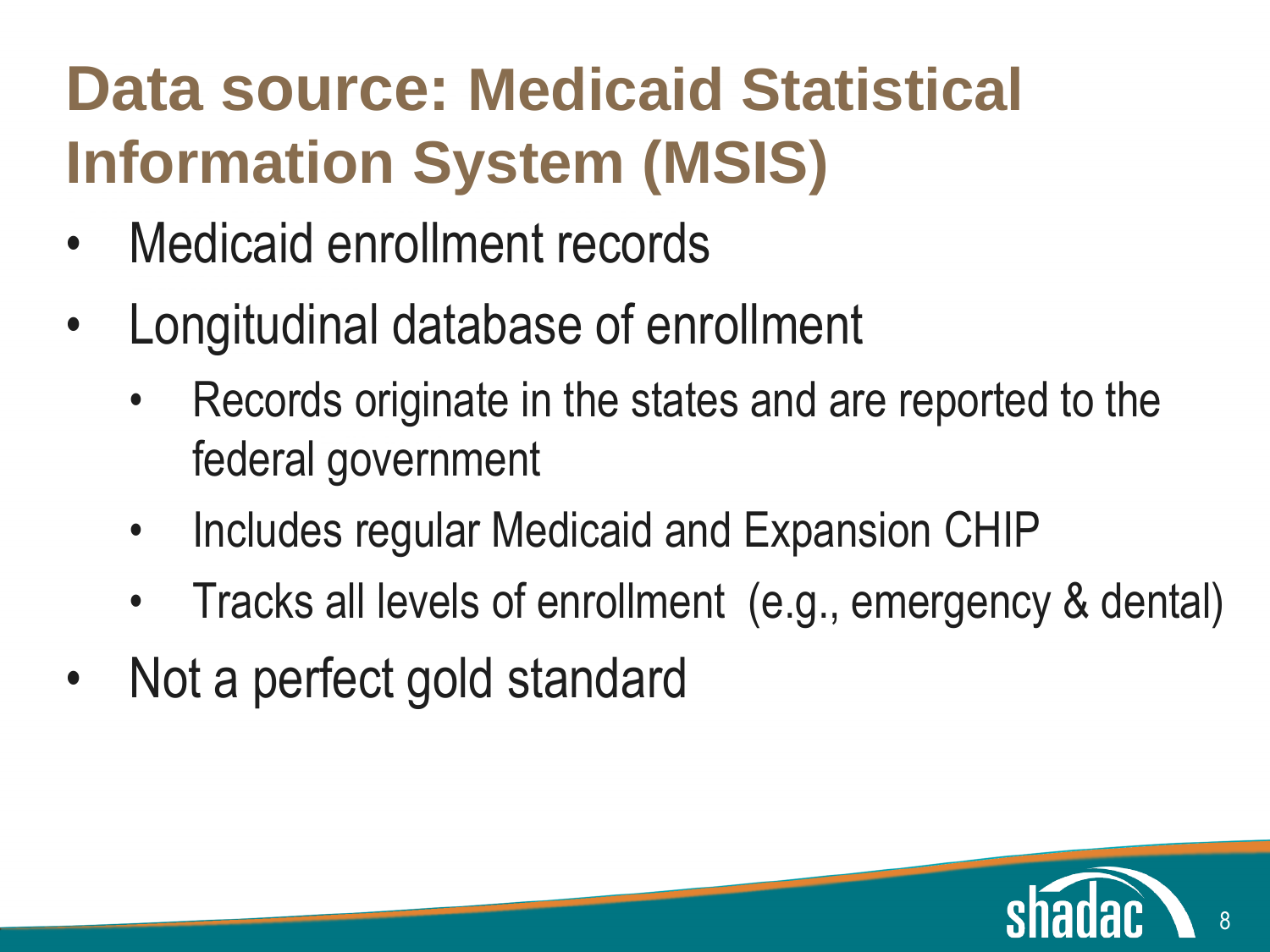# **Definition differences**

- MSIS includes comprehensive and partial coverage
	- ACS comprehensive coverage is a subset
- $\mathbf{F}$  is the level of  $\mathbf{F}$ • ACS includes Medicaid, CHIP, and state-specific public programs (will refer to coverage as "Medicaid Plus")
	- MSIS Medicaid and Expansion CHIP coverage is a subset

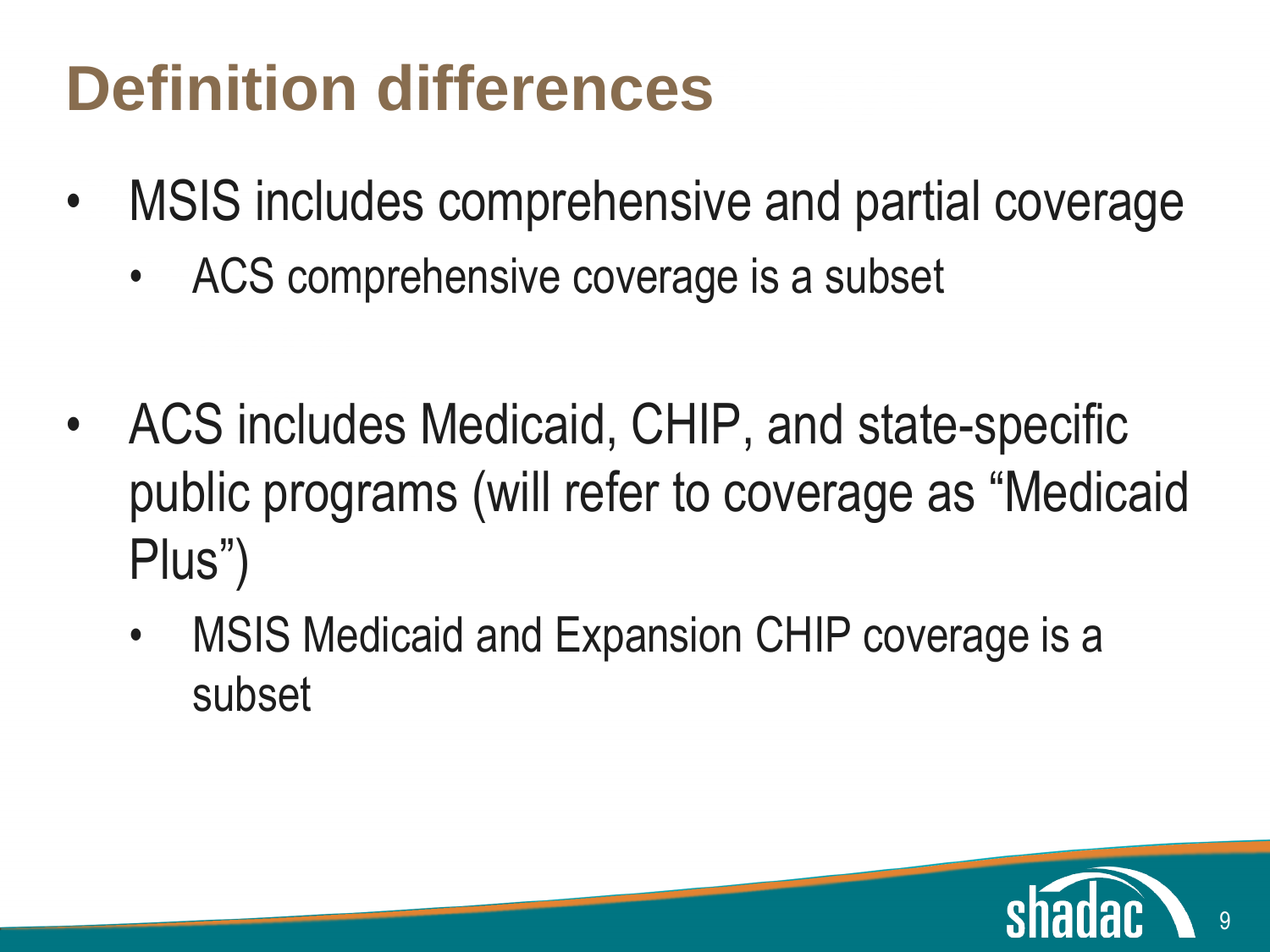## **Investigating survey response errors**

- Discordance between MSIS and ACS can come from definitional differences and survey response error
- Our focus here is on survey response errors which  $\sim$ igutu l we investigate by merging the ACS and the MSIS
- Use linking methodology developed by the Census Bureau's Center for Administrative Records Research and Applications
	- Personal Identification Key (PIK)

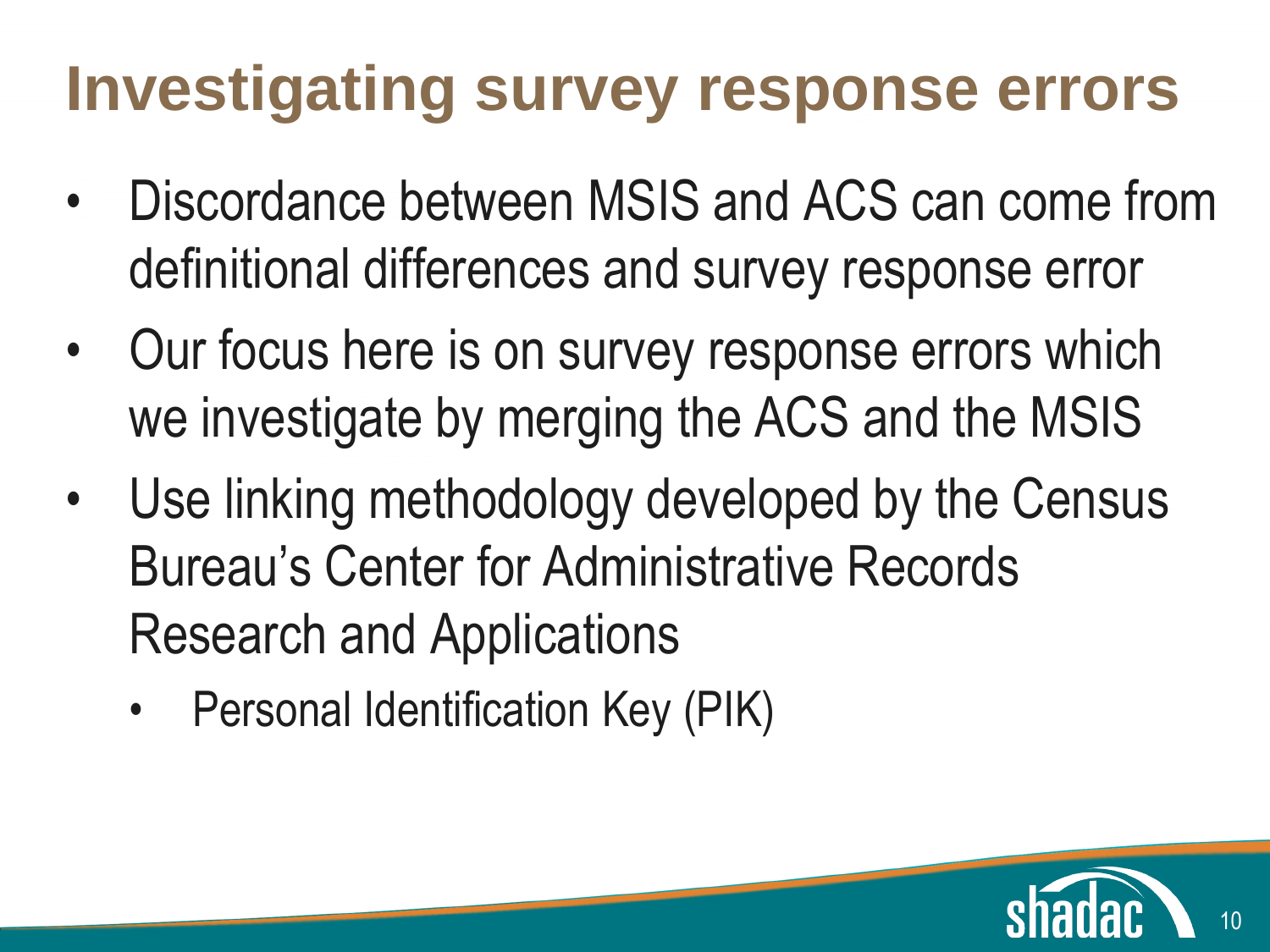### **Investigating survey response errors (2)**

- Consider a case to have Medicaid enrollment if they are covered on the day of ACS interview by full benefit coverage from Medicaid or Expansion CHIP
- $ACF<sub>n</sub>$ io poi • Adjust ACS person weights to account for unlinkable records
- Although all persons were linked estimates reported here are for the civilian non-institutionalized population

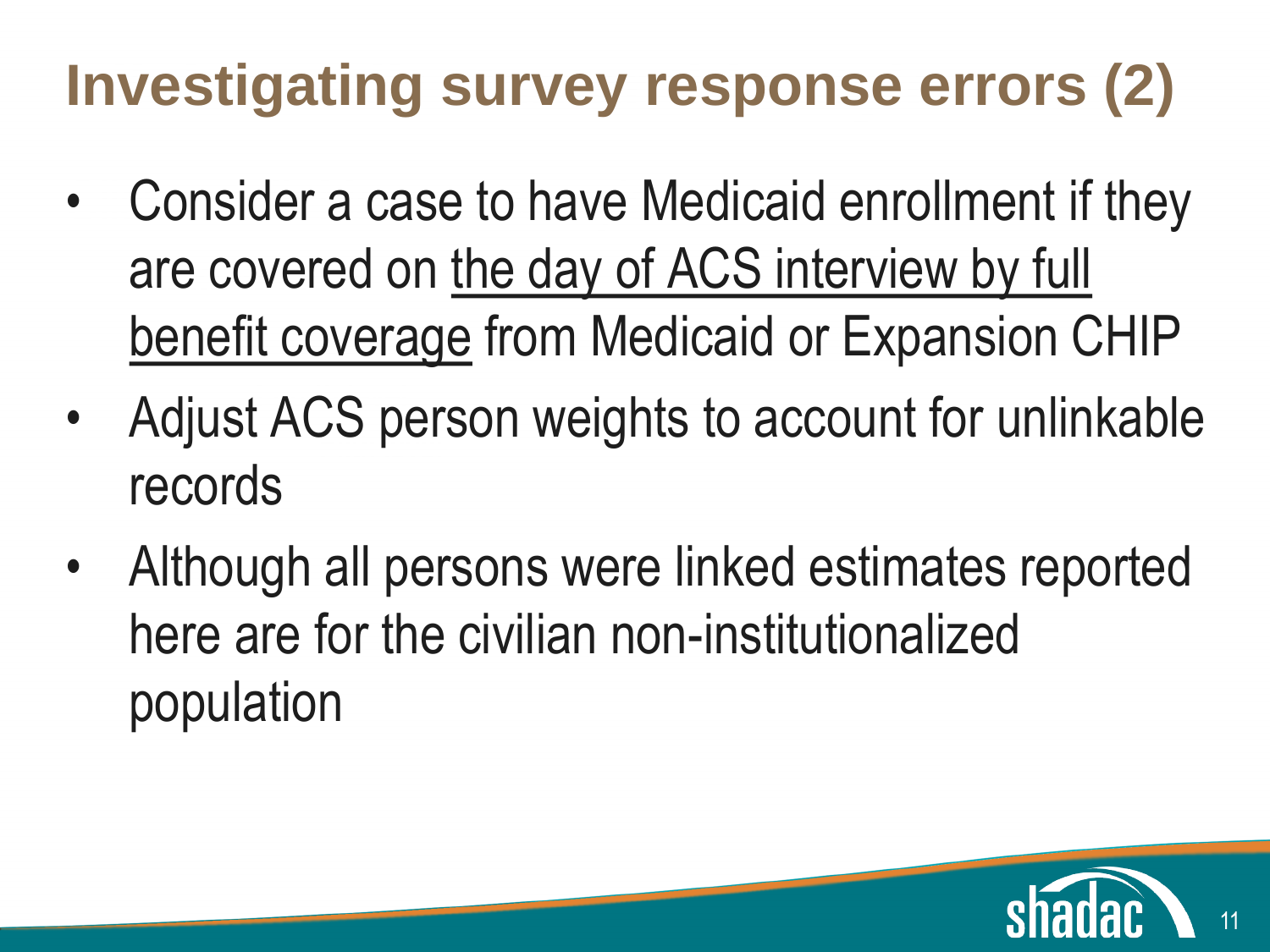### **Linked file**



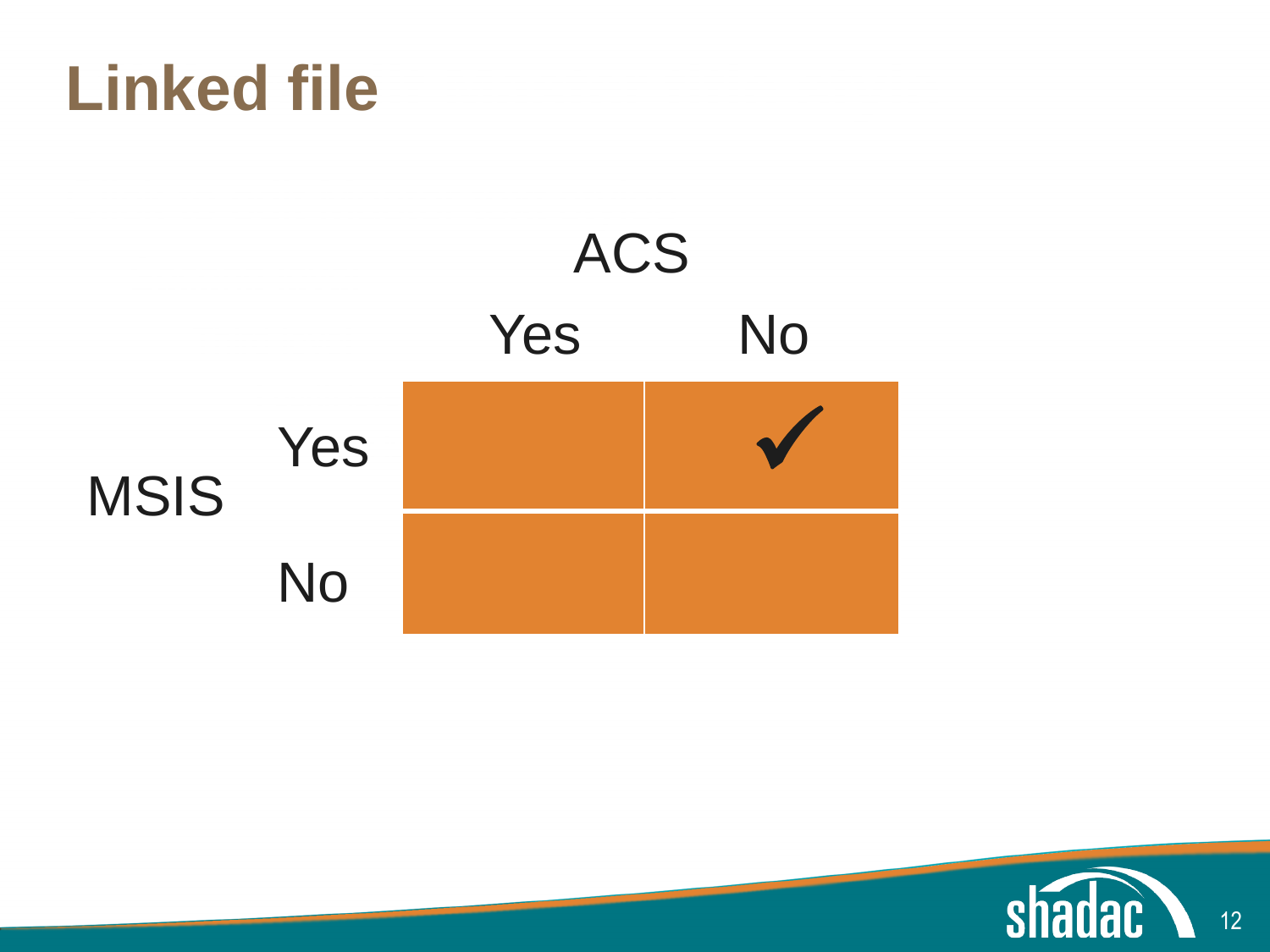#### **Coverage by age for linked cases enrolled Explicit reports only in Medicaid on ACS interview date:**

|                            | <b>Total</b> | <b>Age</b> |         |         |
|----------------------------|--------------|------------|---------|---------|
|                            |              | $0 - 18$   | 19-64   | $65+$   |
| <b>Total Population of</b> | 32.8         | 18.8       | 11.5    | 2.5     |
| <b>Linked Cases</b>        | million      | million    | million | million |
| <b>Any Medicaid Plus</b>   | 77.1         | 79.9       | 73.0    | 75.2    |
|                            | (0.12)       | (0.16)     | (0.16)  | (0.32)  |
| <b>Implied Undercount</b>  | 22.9         | 20.1       | 27.0    | 24.8    |
|                            | (0.12)       | (0.16)     | (0.16)  | (0.32)  |

Source: 2008 MSIS and ACS civilian noninstitutionalized population as analyzed by SHADAC. Percent (Standard error)

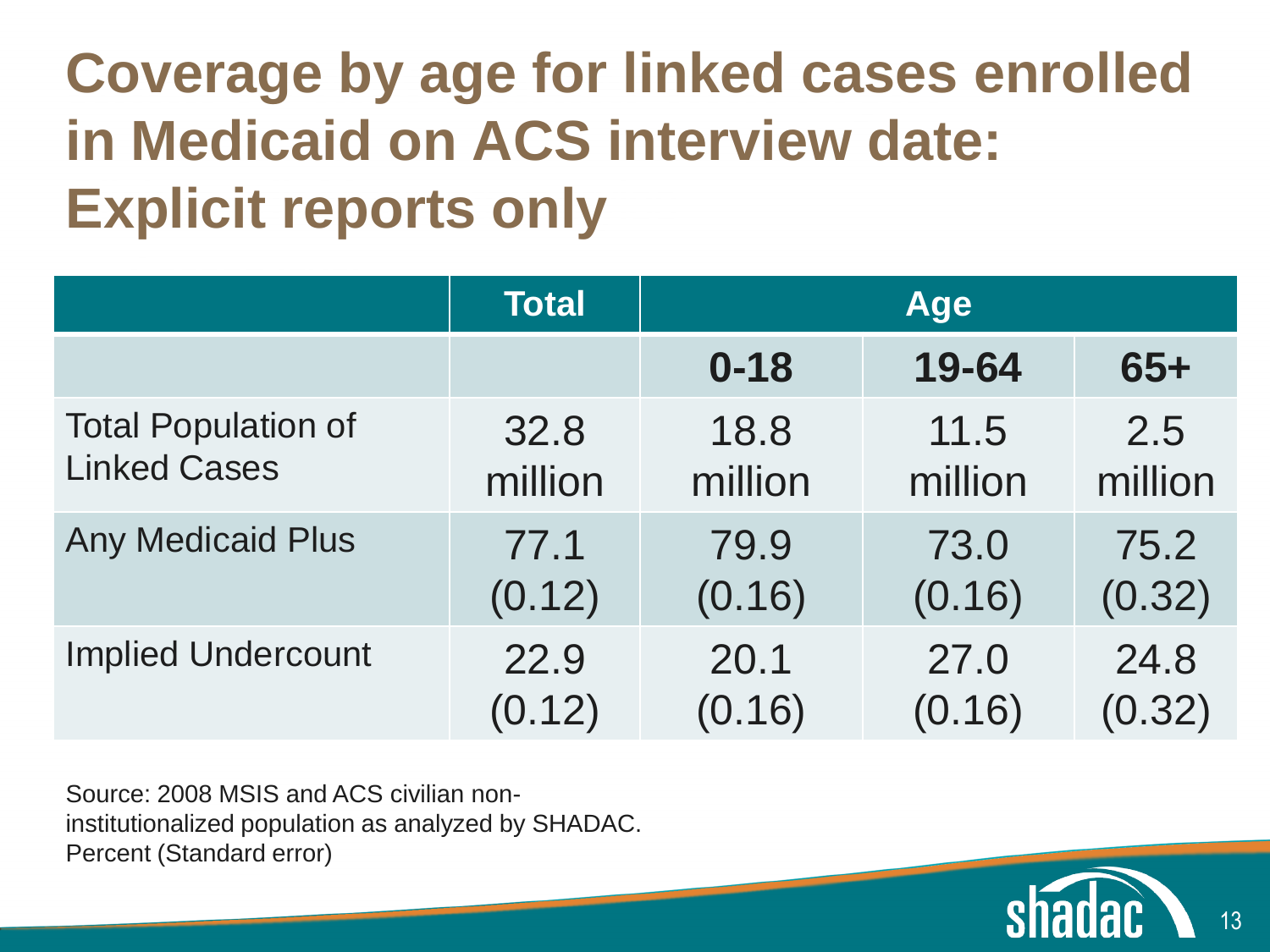#### **Coverage by poverty for linked cases Explicit reports only enrolled in Medicaid on ACS interview date:**

|                            | % of Poverty |         |         |  |
|----------------------------|--------------|---------|---------|--|
|                            | $0 - 138$    | 139-200 | $201 +$ |  |
| <b>Total Population of</b> | 20.1         | 5.2     | 7.1     |  |
| <b>Linked Cases</b>        | million      | million | million |  |
| <b>Any Medicaid Plus</b>   | 82.9         | 71.6    | 64.4    |  |
|                            | (0.15)       | (0.33)  | (0.27)  |  |
| <b>Implied Undercount</b>  | 17.1         | 28.4    | 35.6    |  |
|                            | (0.15)       | (0.33)  | (0.27)  |  |

Source: 2008 MSIS and ACS civilian non-institutionalized population as analyzed by SHADAC. Percent (Standard error)

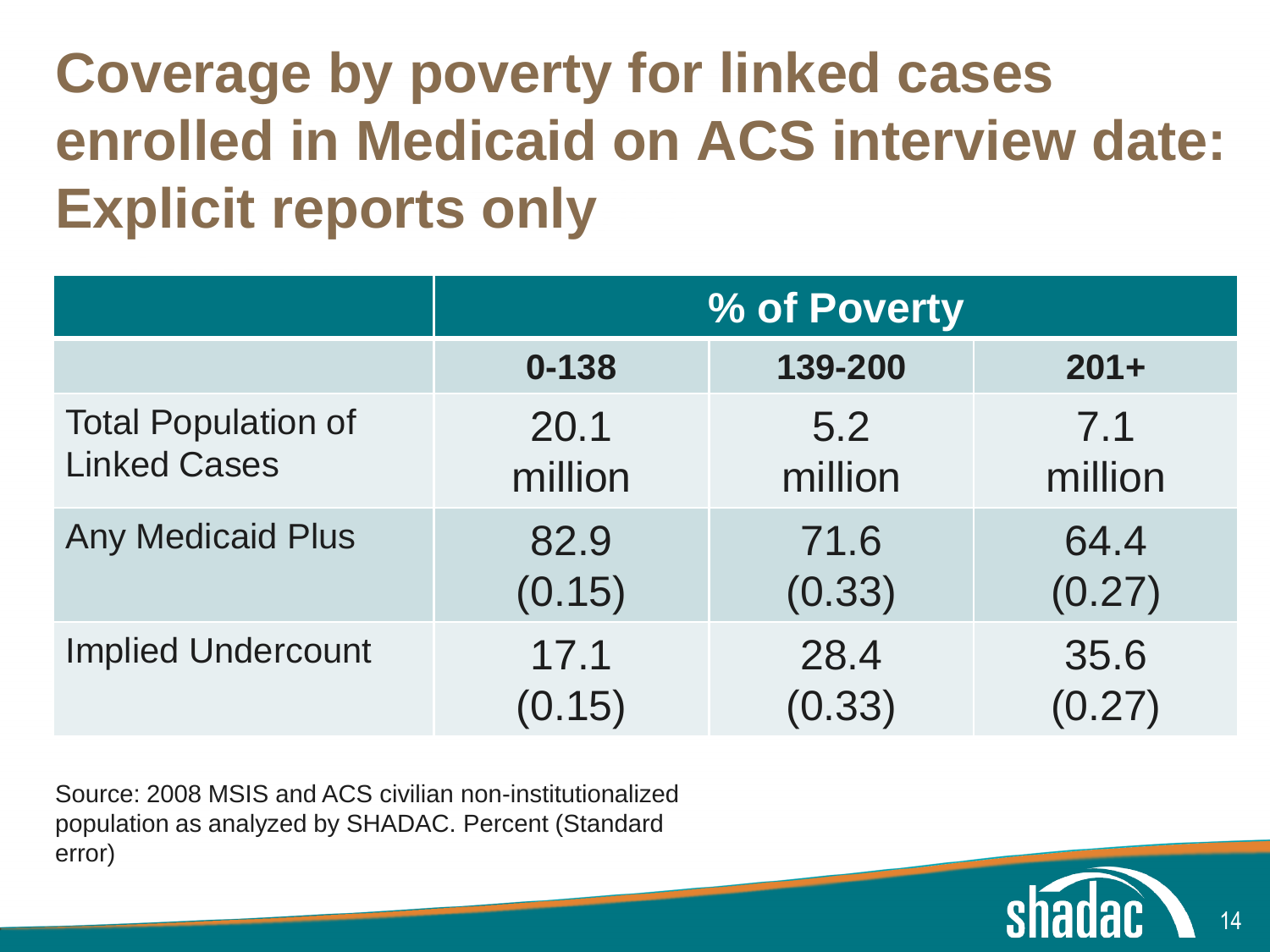### **Coverage by type for linked cases enrolled Explicit reports only in Medicaid on ACS interview date:**

| <b>Any Medicaid Plus</b><br><b>NOT Any Medicaid Plus</b> | 77.1(0.12)<br>22.9(0.12) |
|----------------------------------------------------------|--------------------------|
| <b>Employer sponsored insurance</b>                      | 8.3(0.08)                |
| Direct purchase                                          | 2.2(0.05)                |
| <b>Medicare</b>                                          | 3.3(0.04)                |
| <b>TRICARE</b>                                           | 0.3(0.01)                |
| <b>VA</b>                                                | 0.1(0.01)                |
| <b>Uninsured</b>                                         | 9.9(0.08)                |

Source: 2008 MSIS and ACS civilian non-institutionalized population as analyzed by SHADAC. Percent (Standard error)

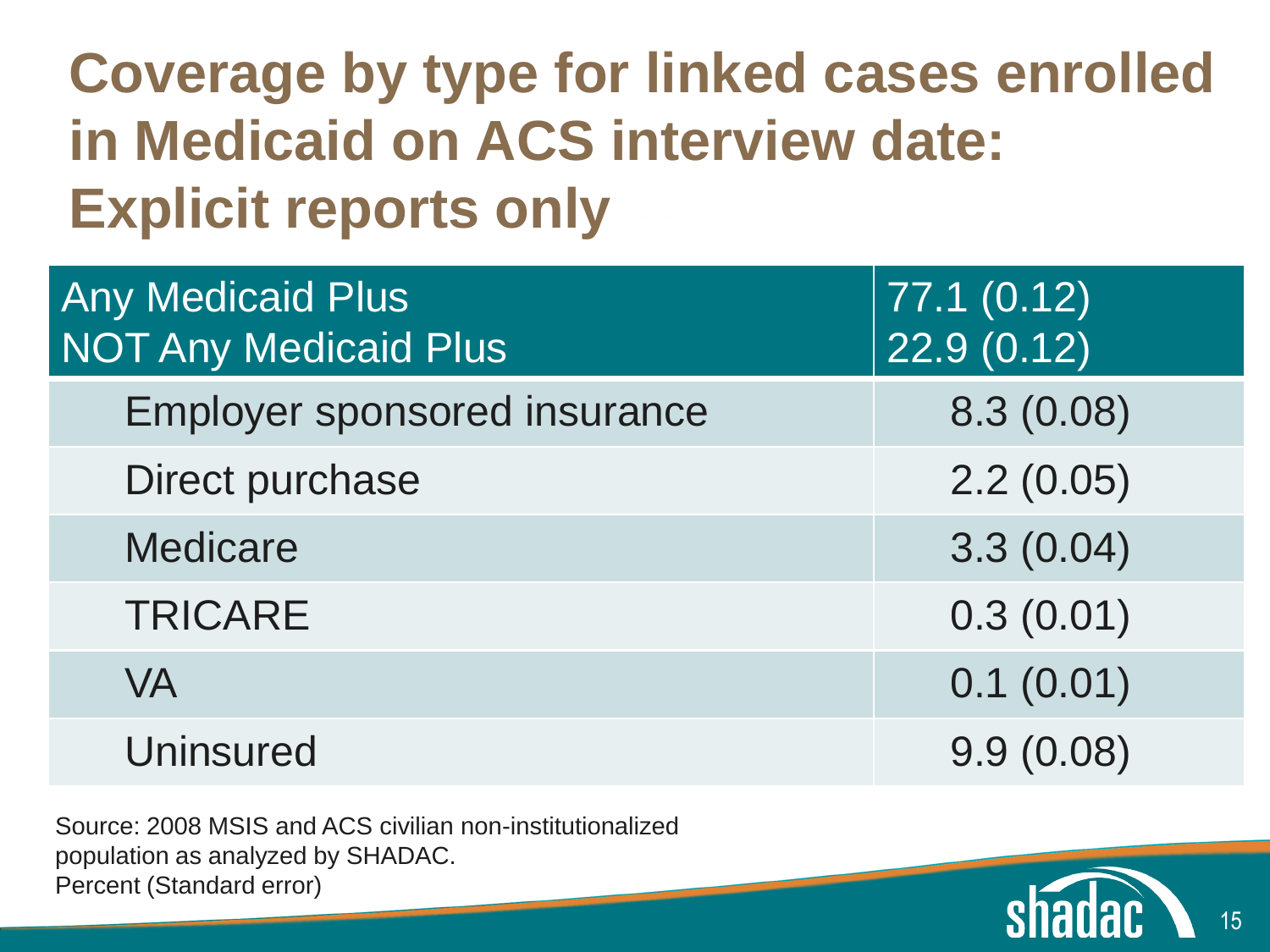#### **Percent of linked cases enrolled in Medicaid on ACS interview date: Explicit reports only**



Source: 2008 MSIS and ACS civilian non-institutionalized population as analyzed by SHADAC

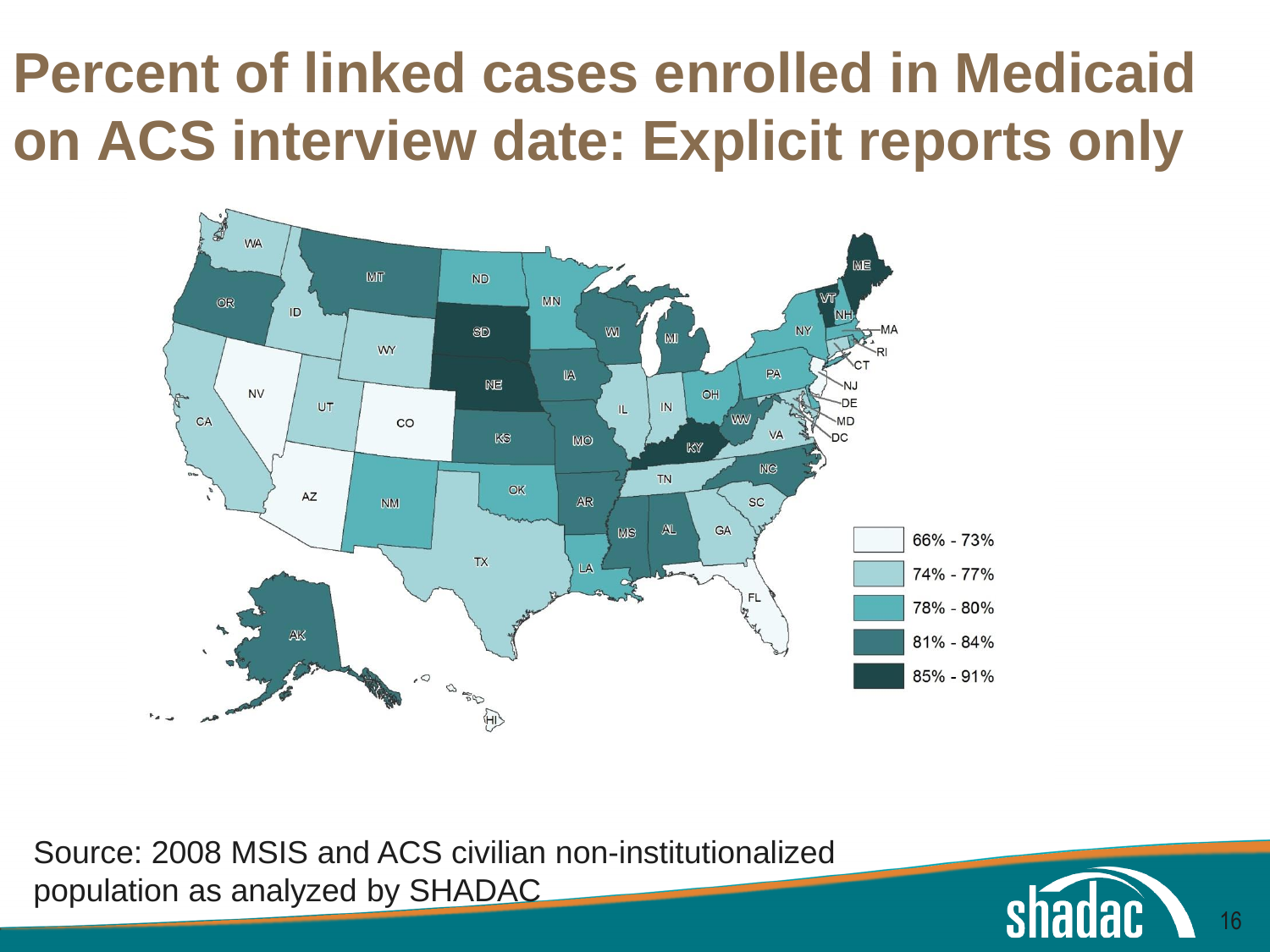## **Bias to estimates of uninsurance**

- A key policy metric is the share of the population that lacks any type of coverage
- Uninsurance is a residual category, so undercounting pid nort puissa Medicaid *partially* contributes to bias in uninsurance
	- We cannot estimate bias from other sources of coverage
	- We cannot estimate bias from those that report Medicaid, but are in fact uninsured

17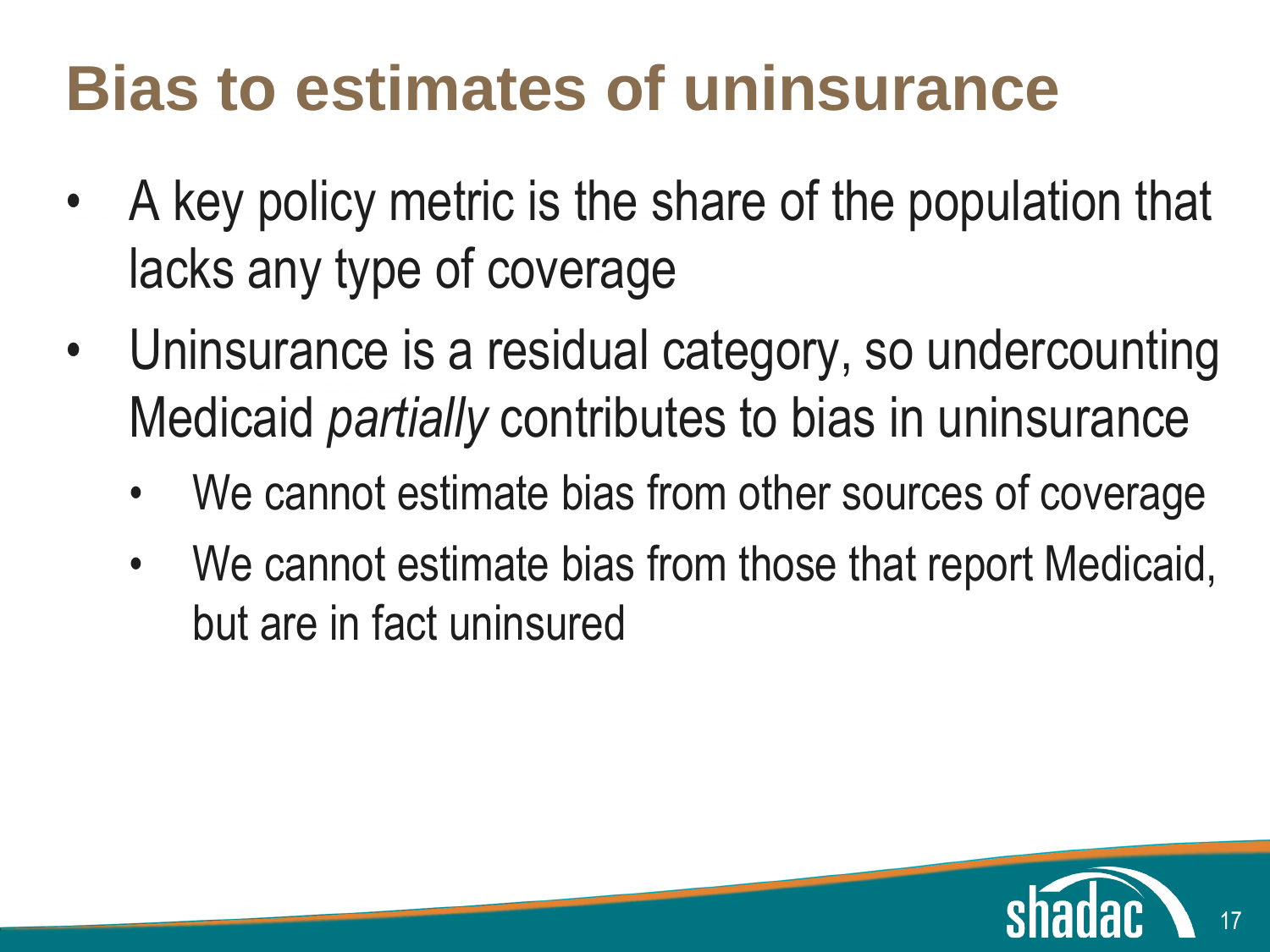Upper bound of bias to uninsurance **Explicit reports only attributable to Medicaid misreporting: Explicit reports only**

|                                           | <b>Count in</b><br>millions | <b>Percent</b><br>(SE) |
|-------------------------------------------|-----------------------------|------------------------|
| Original uninsured estimate               | 40.9                        | 15.4<br>(0.05)         |
| Share of the uninsured that<br>are linked | 3.2                         | 7.9<br>(0.07)          |
| Partially adjusted uninsured<br>estimate  | 37.7                        | 14.2                   |

Source: 2008 MSIS and ACS civilian non-institutionalized population as analyzed by SHADAC.



18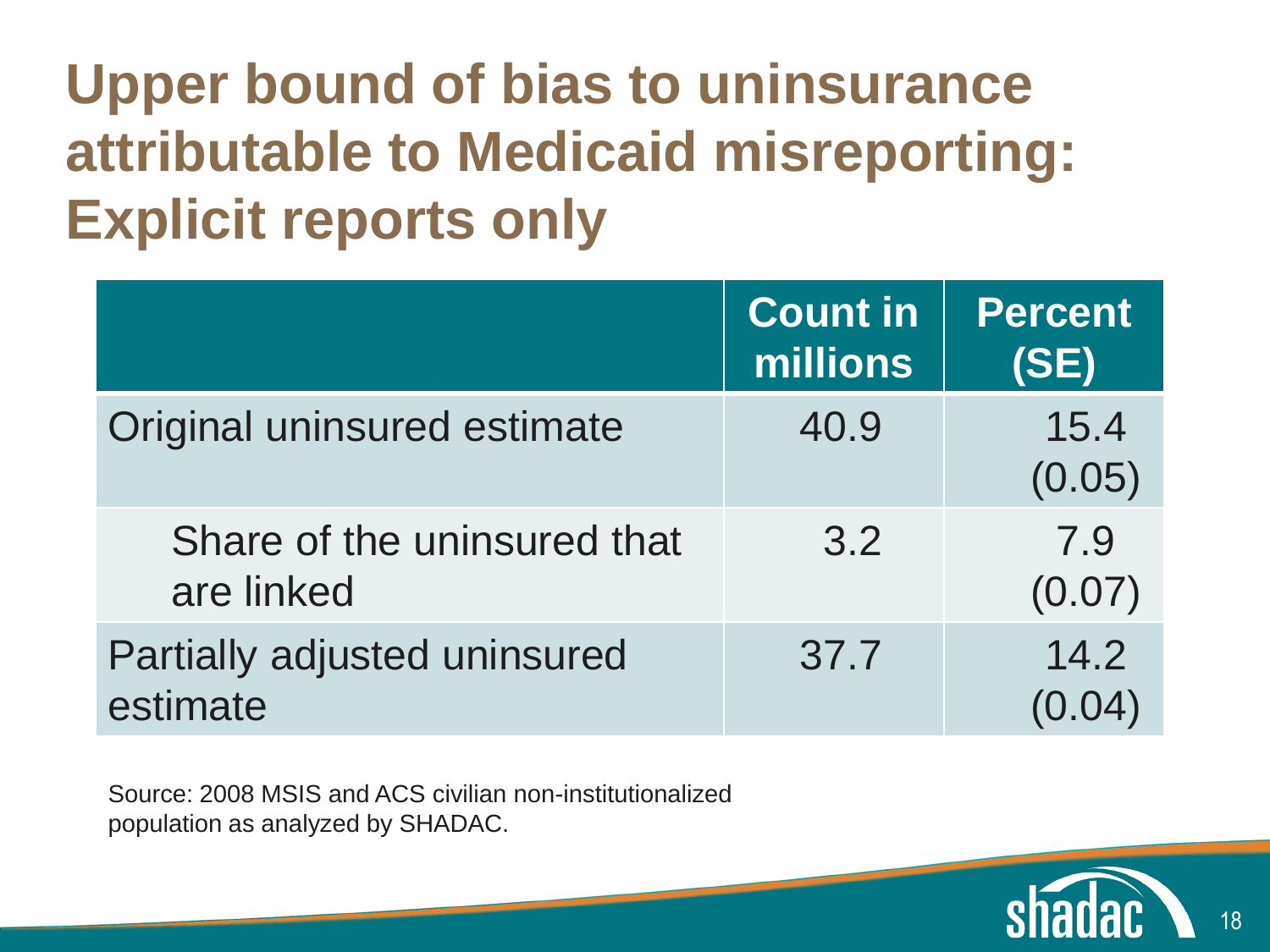# **Summary of results**

- ACS annears in line with other Although not perfectly comparable, the undercount in the ACS appears in line with other surveys
	- $\cdot$  large (22) surveys (keep in mind ACS includes Medicaid and other  $\overline{\phantom{a}}$ ne\_toetc • Large (22.9%), but slightly better than some other means-tested public coverage)
- As with other surveys the undercount increases with age and family income and appears to vary by state
- The undercount translates into an overestimate of uninsurance of 1.2 percentage points or 3.2 million but it is likely that there are other offsetting influences